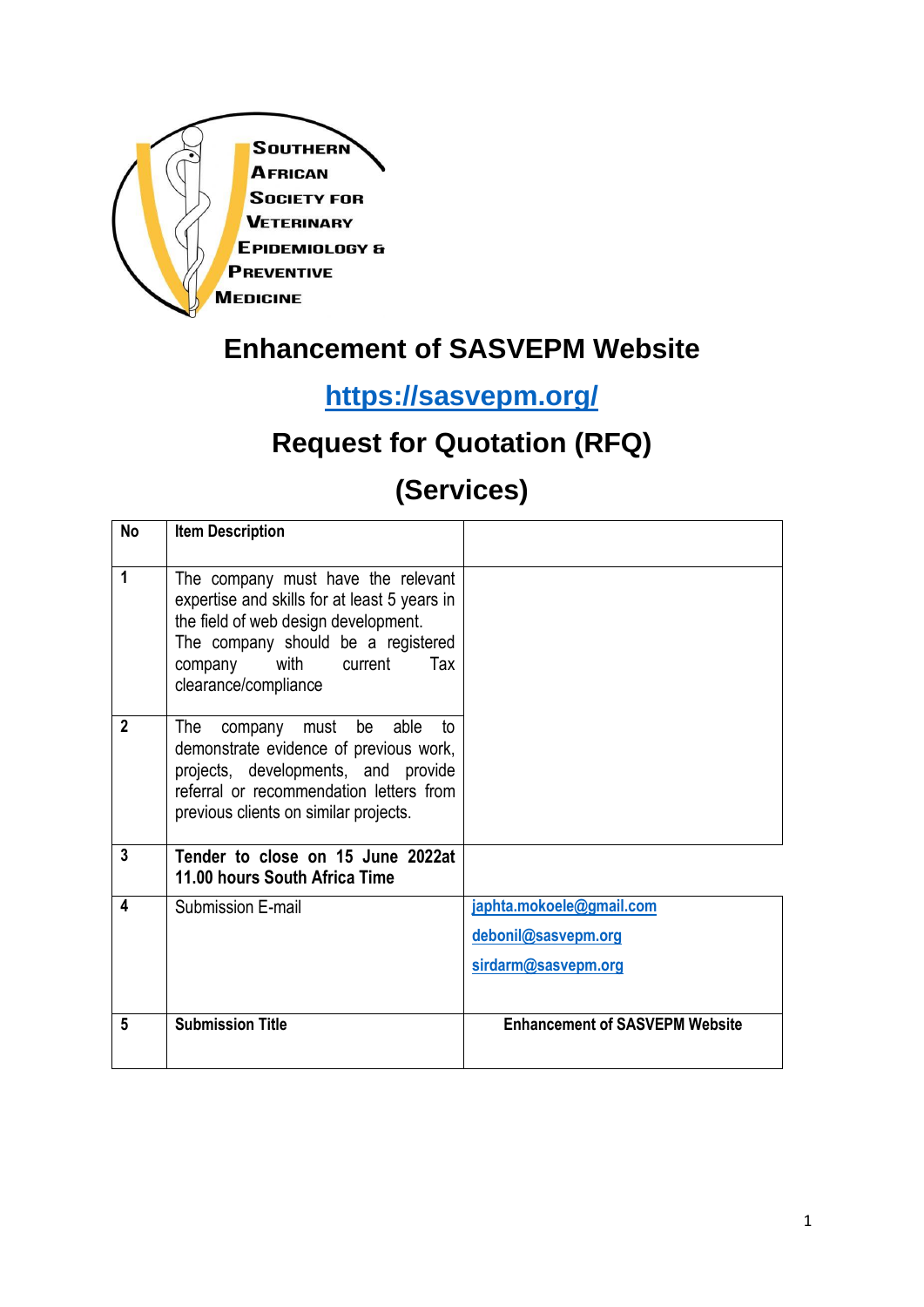## **1) BACKGROUND**

The Southern African Society of Veterinary Epidemiology and Preventative Medicine (SASVEPM) seeks to improve its website to be interactive and attractive to its members.

**The quotation MUST be received on or before 15 JUNE 2022 at 11.00 (a.m.) hours South Africa time. Bid received after the closing date and time shall be rejected. Submission Email: [japhta.mokoele@gmail.com](mailto:japhta.mokoele@gmail.com) with copy to [debonil@sasvepm.org](mailto:debonil@sasvepm.org) and [sirdarm@sasvepm.org.](mailto:sirdarm@sasvepm.org) and title of RFQ should read - SASVEPM/Website/ 001/SAS/2022: Enhancement of SASVEPM Website.** 

## **2) INTRODUCTION**

The Southern African Society of Veterinary Epidemiology and Preventative Medicine (SASVEPM) is a specialized veterinary society for epidemiology-based in South Africa to promote veterinary knowledge, training, webinars, and organizing annual veterinary congresses to promote professional development for the benefit of its members. We seek to update our members continuously on various scientific developments in and around the world and connect with other veterinary scientists. The SASVEPM was established in 2000 and it is led by the Executive Committee reporting to the General Assembly.

#### **3) MANDATE OF THE SASVEPM**

The SASVEPM promotes and facilitates veterinary epidemiology and preventative medicine amongst its participating members mainly located in Southern Africa. SASVEPM is tasked to organize and facilitate webinars, field epidemiology training, and annual rotational veterinary congresses to ensure that its members benefit from the professional development.

## **4) RATIONALE / OBJECTIVE OF THE ASSIGNMENT**

The SASVEPM at its 18<sup>th</sup> Annual Congress that was held from the 25<sup>th</sup> to 27<sup>th</sup> August 2021 in Bela-Bela resolved to have its website refurbished to suit its mandate of interacting and connecting with its members and contributing to its member's professional developments. To this effect, the SASVEPM is seeking a service provider to either improve the current website or develop a new website that is linked to the current website domain name [\(www.sasvepm.org\)](http://www.sasvepm.org/), which is hosted by Afrihost. This website should promote adherence to the values, ideals, and image of this professional and scientific body in South Africa and the southern African Development countries (SADC). This website is expected to be launched during SASVEPM Annual Congress in Eastern Cape in August 2022.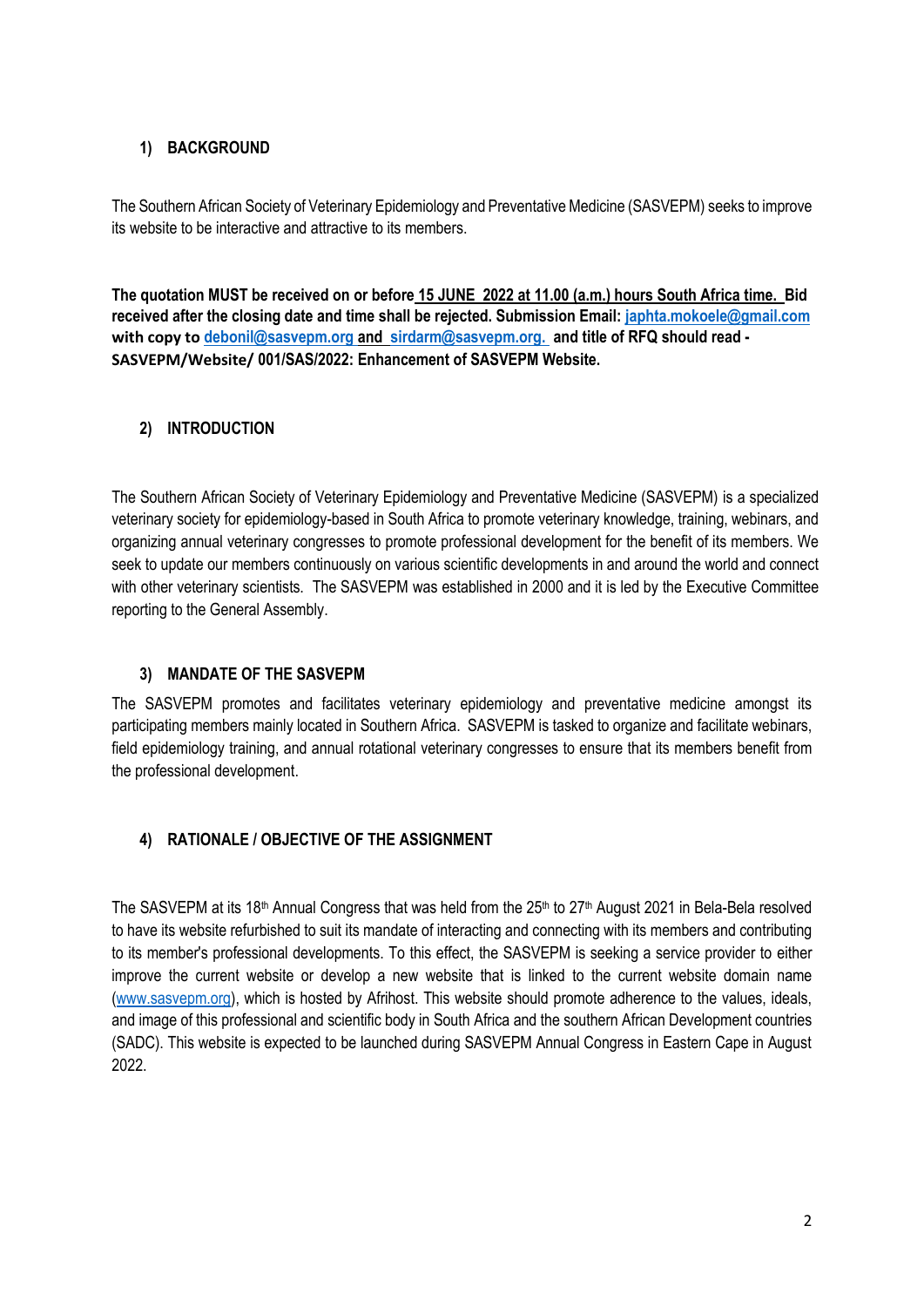## **SECTION A: REQUEST FOR QUOTATION**

The SASVEPM invites qualified and eligible Service Providers to submit quotations for carrying out the services as described herein.

## **1) DESCRIPTION OF SERVICES AND LOCATION**

### **i) Tasks and Deliverables**

The web designer's main tasks will be to re-design the current website or develop and implement a new website linked to the SASVEPM domain name with the inclusion of all elements of the front-end and back-end of the SASVEPM website [\(www.sasvepm.org\)](http://www.sasvepm.org/). In addition, the web designer's work and deliverables will include:

- Liaise with relevant program officers and team members to understand users' needs and identify corresponding user interface requirements, workflows, and functionalities.
- Propose various design options for the implementation of the website.
- Develop corresponding user interface components (web templates, style sheets, scripts, images, etc,) as needed.
- Integrate a mass mailing solution for communication of newsletters, announcements, bulk email...etc ("Mailchimp" or any other similar products).
- The website tabs must include but are not limited to the following tabs. Each tab might include sub-tabs and the website should have icons linked to SASVEPM social media platforms.
	- Home
	- About Us
	- Executive Committee and General Assembly
	- **Membership**
	- **Congress**
	- Training and Capacity Building
	- Workshops and Seminar
	- Publications
	- **Gallery**
	- Contact us
	- News and events
	- **Opportunities**
	- **Sponsorships**
	- **Partners**
	- Links to sister organizations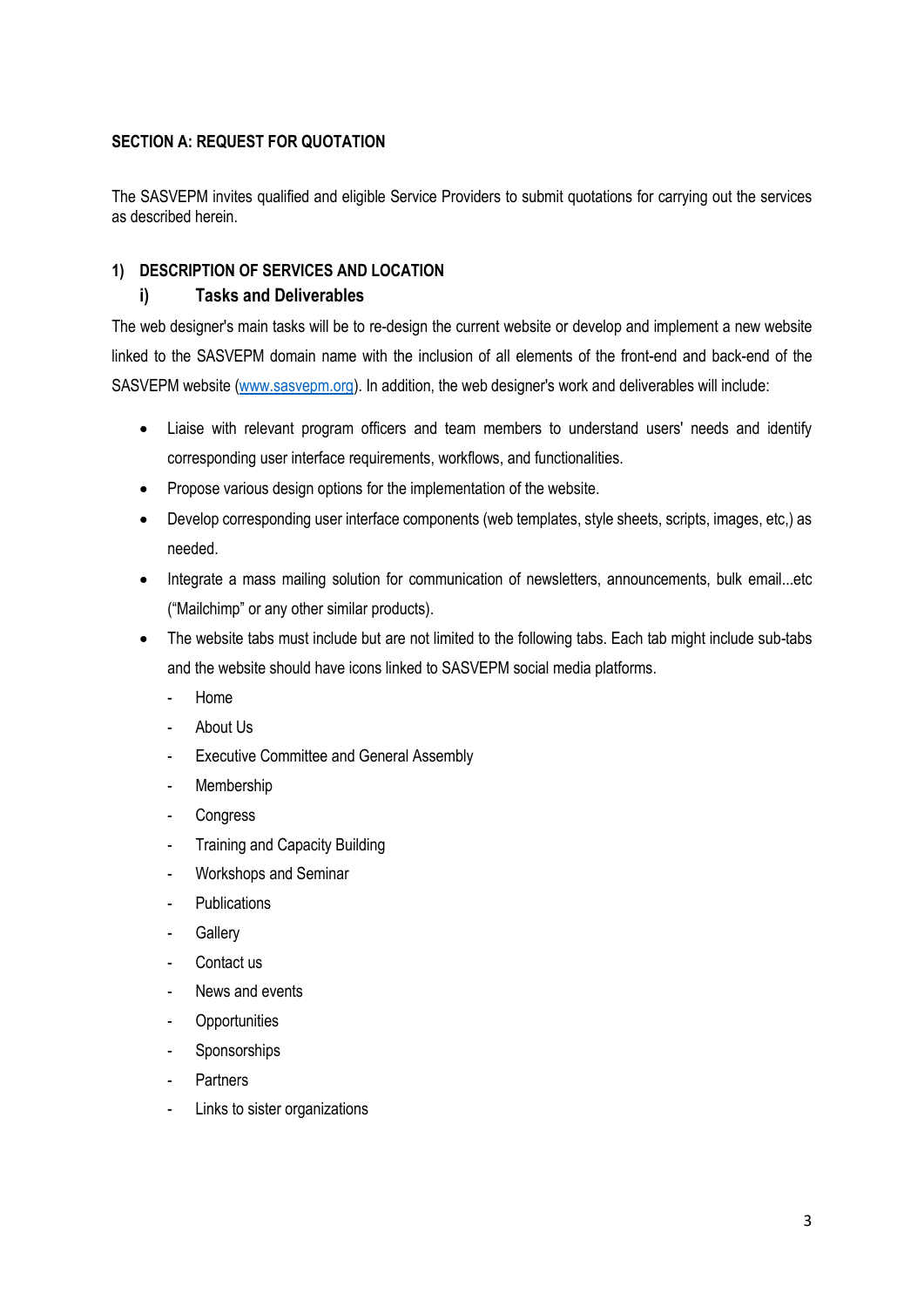## **ii) Scope of Work**

The scope of work includes but is not limited to

- Either once-off development and hosting of the new website or improving the current website in its current domain name.
- Hand-over of the completed website (including source code and admin login details), training of selected staff members on how to run the website, and maintenance/support for the website.
- Creation of emails for all the Executive Committee members and other communication emails that must be linked to Microsoft Outlook with adequate storage capacity.
- **Web site hosting:**
	- $\circ$  The website currently requires 10 GB, but this will increase significantly over the coming years.
	- o The website should be created on a WordPress platform and the website should be hosted on the Afrihost account.
- The server should support the technologies used which currently include PHP and MySQL.

## **Website Maintenance:**

- o Web site content updates: the contracted web development company will assist with the content update when the changes that have to be made are not possible from the CMS user interface. It should have endeavoured that as many changes as possible be made to the CMS user interface.
- $\circ$  The contracted web development company will maintain a full backup of the website throughout the contract. The backup, code, and source files will be delivered in full to the client at the closing of the contract.
- $\circ$  The contractor must ensure and implement adequate security on the front-end and back-end of the website.
- $\circ$  The contracted web development company will have an automated testing system that checks for broken hyperlinks on the site.
- $\circ$  The contracted web development company will verify regularly that the site is up and running and will revert to the backup whenever necessary.
- o The contracted web development company will give guidance on using the admin interface of the CMS.
- o Monitor the server logs to see the most popular pages and downloads and generate regular reports.
- Creation of user's access to the website with different authorization levels.
- Implement a basic "blog" function with integrated chatting, messaging, and discussion platforms.
- Implement dynamic sliding banners on the landing page and other pages.
- The site must be compatible with the current versions of the following browsers (Firefox, Internet Explorer, Safari, and Chrome), as well as Internet Explorer version 6 onwards.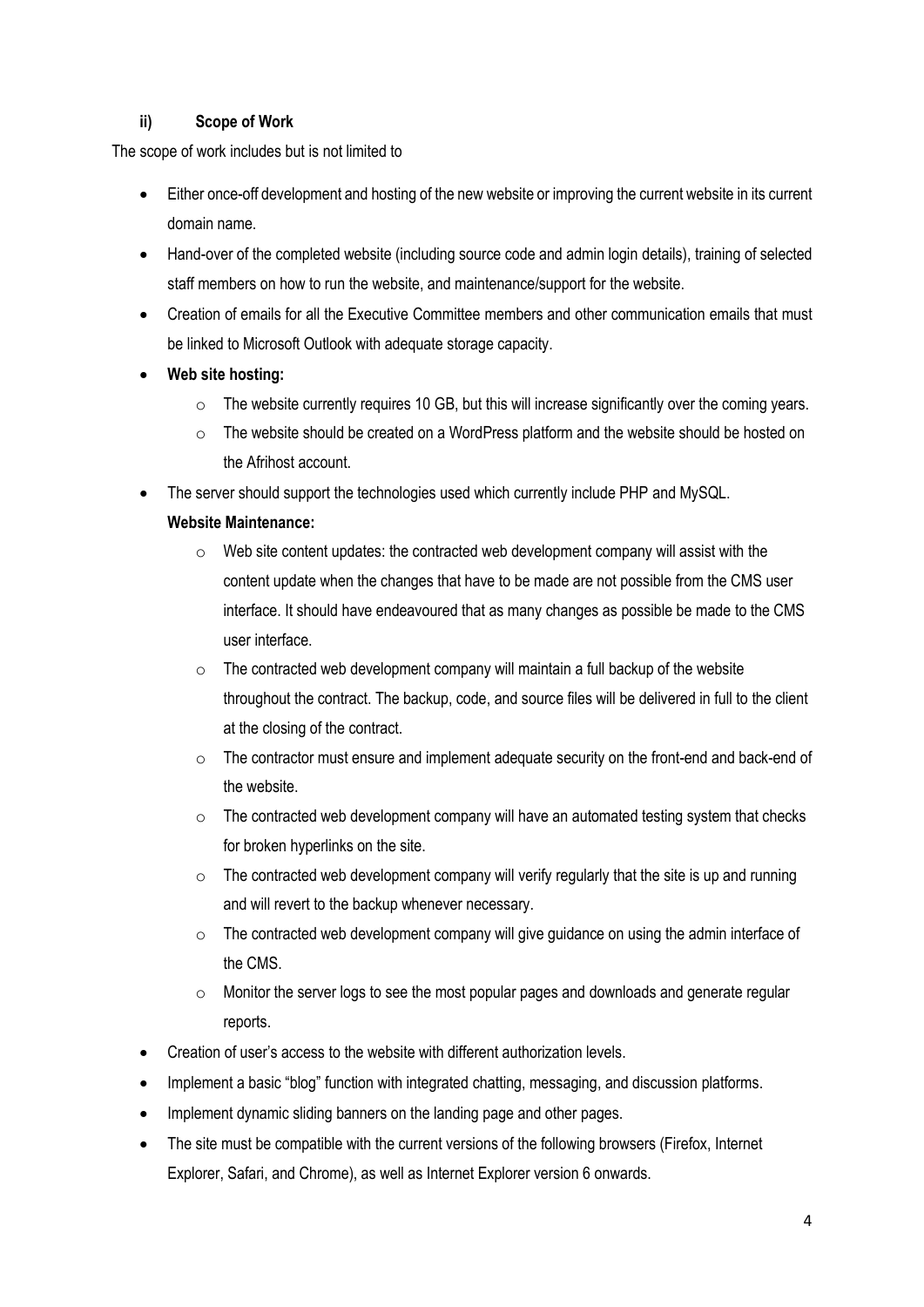• Add comprehensive search functionality to the website

## **2) LOCATION**

The assignment will take place at SASVEPM in South Africa (Gauteng)

## **3) LANGUAGES**

Fluency in English is essential.

## **4) DURATION OF THE ASSIGNMENT AND EXPECTED COMMENCEMENT DATE**

The duration of the assignment shall be 30 days commencing from the date of signing the contract, presumably 30 June 2022.

## **5) QUOTATION VALIDITY PERIOD AND PRICE VALIDITY**

This Quotation/bid and the prices shall be valid for 90 days from the date the bid is opened and shall be the South African Currency

## **6) MINIMUM REQUIREMENTS THAT MUST BE MET BY ELIGIBLE THE SERVICE PROVIDER**

#### **Technical Skills and Experts**

- i. Demonstrate strong practical background in website design.
- ii. Demonstrate skills in developing with CMS (e.g., WordPress, Drupal, or Joomla) and implement new features that add value.
- iii. Solid understanding of the concepts of user experience, user interface design principles, and conceptual design.
- iv. Expert knowledge in HTML, CSS, and JavaScript.
- v. Knowledge of Bootstrap, jQuery, and AngularJS.
- vi. Optimize the site for low bandwidth users.
- vii. Demonstrate the ability to create an innovative and visually appealing design.
- viii. Have excellent knowledge of recent trends in graphic design, and websites, including online video publishing, and social media networking.
- ix. An eye for design and attention to detail are essential.
- x. Proven experience in web design and support for a non-profit organization.

**The above minimum requirements shall be evaluated on a PASS/FAIL Criteria. A failure will result in an automatic rejection of the bid.**

**This Award Criteria below shall be subjected to the Bidder/s who met the minimum requirement**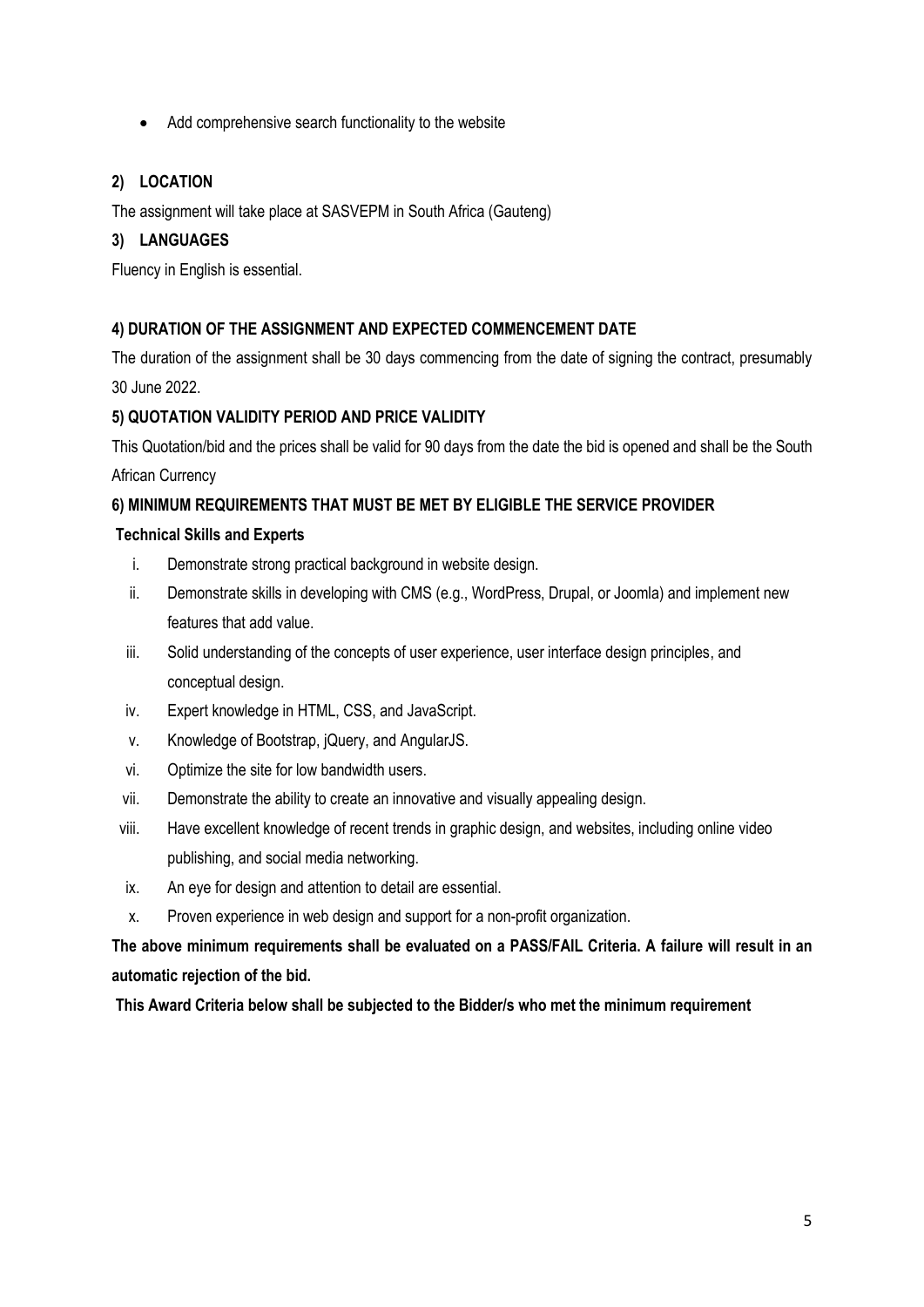# **6.1) EVALUATION/AWARD CRITERIA**

Mandatory criteria

*Must Provide up-to-date certified Curriculum Vitae and supporting documents for the team members for website developers (academic & professional certificate) and the company portfolio.* 

| <b>Technical Evaluation</b>                                                                                                                                                                                                                   | Max. Point | <b>Score</b> |
|-----------------------------------------------------------------------------------------------------------------------------------------------------------------------------------------------------------------------------------------------|------------|--------------|
|                                                                                                                                                                                                                                               |            |              |
|                                                                                                                                                                                                                                               |            |              |
| The firm should have Strong experience in developing well-known and widely used<br>open-source platforms, such as Drupal, Joomla, WordPress, etc. Provide an at<br>least two clients their (telephone, physical location, and contact person) | 50         |              |
| Proven experience in web design and support for non-profit organisations                                                                                                                                                                      | 15         |              |
| Responsiveness to the TORs, Methodology, and timeline for undertaking the<br>assignment                                                                                                                                                       | 10         |              |
| Strong track record in website design; security and administration; Google<br>Analytics; Search Engine Optimization.                                                                                                                          | 10         |              |
| Project Management Skills - Good spoken and written communication skills,<br>including the ability to liaise with technical staff and present information in a clear<br>and concise style                                                     | 15         |              |
| <b>Total Score: Minimum technical Score 70%</b>                                                                                                                                                                                               | 100%       |              |

**Quotations that are responsive, qualified, and technically compliant will be ranked according to price. Award of Contract will be made to the lowest priced quotation that fulfils all the relevant criteria. An award letter will be issued to the successful bidder.** 

**Please consider your application not successful if not informed within 60 days of the date of closure.** 

Quotations shall cover all *costs of labour, materials, equipment, overheads, profits, and all associated costs for performing the services. The whole cost of performing the services shall be included in the items stated and the cost of any incidental services or materials shall be deemed to be included in the prices quoted.*

Payments will be made in accordance with any resulting order within thirty (30) days of receipt of an invoice supported by a certificate of satisfactory completion signed by [the President of the SASVEPM].

The bid price shall be fixed for the duration of the contract.